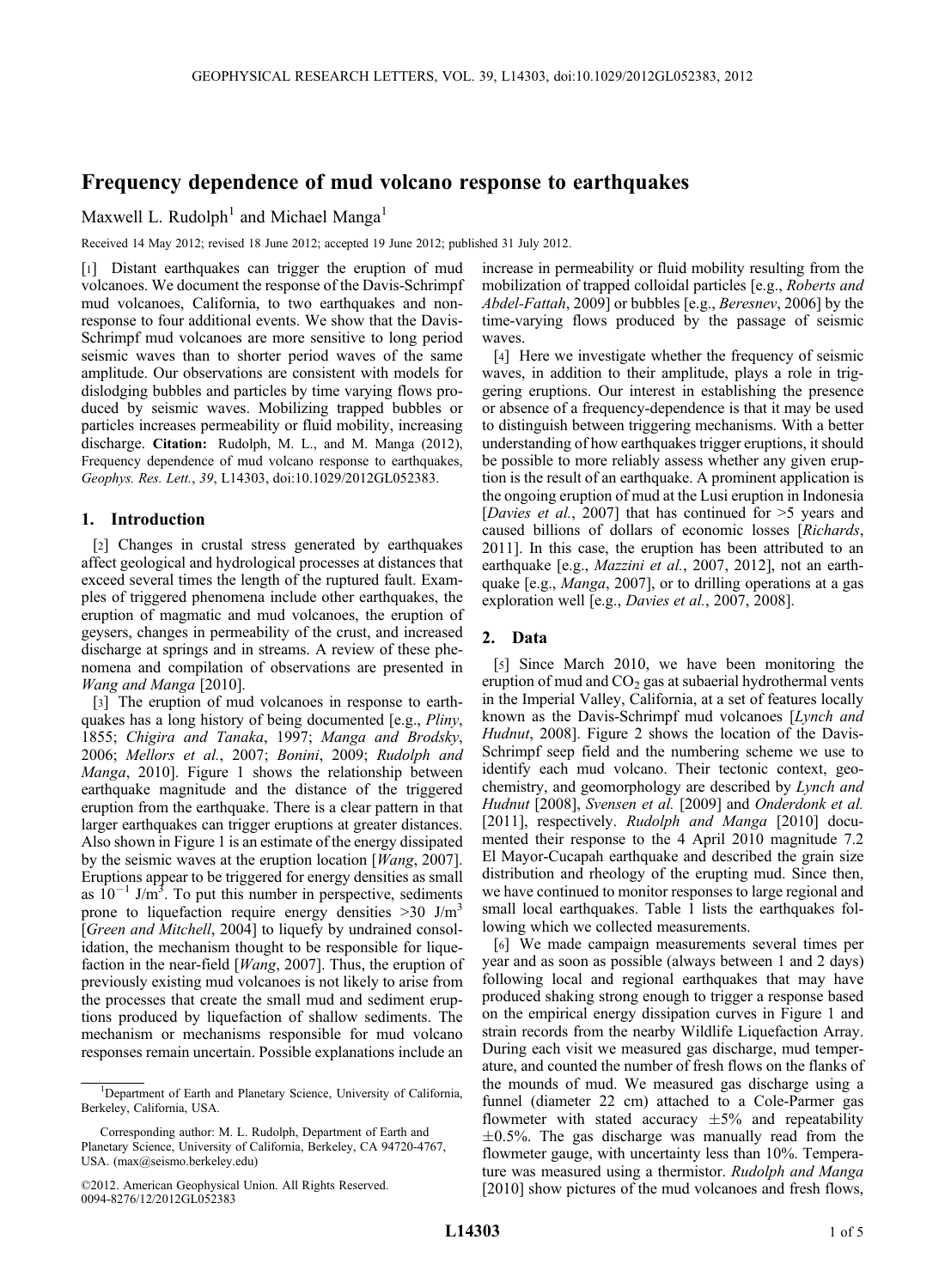

Figure 1. Occurrence of liquefaction and triggered eruption of mud volcanoes. Epicentral distance is the distance between the observation and earthquake epicenter. Magnitude is moment magnitude. Data tabulated in Wang and Manga [2010]. The four open green triangles indicate the four documented non-responses of the Davis-Schrimpf mud volcanoes. Labeled contour lines show seismic energy density is units of  $J/m<sup>3</sup>$  based on the model of *Wang* [2007].

defined as being active or having a moist surface appearance, indicating activity within a few days prior to the field visit. The first two field visits occurred prior to any of the earthquakes; at least three visits occurred prior to the start of construction at the nearby Hudson Ranch I geothermal

Table 1. Attributes of six earthquakes for which we document responses

| Date               | Time<br>(UTC) | Magnitude | Epicentral PGV<br>Distance | $\text{(cm/s)}$ | <b>SCEC</b><br>Catalog<br>Number |
|--------------------|---------------|-----------|----------------------------|-----------------|----------------------------------|
| April 4, 2010      | 22:40:42      | 7.2       | 96.6 km                    | 14.4            | 14607652                         |
| September 14, 2010 | 10:52:18      | 4.96      | $133 \text{ km}$           | 0.12            | 10798005                         |
| December 15, 2010  | 19:16:47      | 4.37      | 18.97 km                   | 0.17            | 14898996                         |
| April 2, 2011      | 02:32:51      | 2.45      | $3.19 \text{ km}$          | 0.07            | 14961412                         |
| February 11, 2012  | 09:46:47      | 3.0       | 2.46 km                    | 0.08            | 11065613                         |
| February 29, 2012  | 17:35:55      | 3.4       | $2.16 \text{ km}$          | 0.25            | 15116321                         |

facility; all visits occurred prior to the plant's commissioning on March 9, 2012 (M. Cichon, 49.9-MW Hudson Ranch I Geothermal Plant Unveiled in California, 2012, http://www. renewableenergyworld.com/rea/news/article/2012/05/49-9 mw-hudson-ranch-i-geothermal-plant-unveiled-in-calif).

[7] In order to assess the ground motion, we used data recorded at station CI.RXH, maintained by the Southern California Seismic Network, sited 4.5 km ESE from the mud volcanoes. The instrument is a CMG-3T broadband seismometer with response from 120 s to 50 Hz. Figure 2 shows the location of the instrument relative to the mud volcanoes and the 6 earthquakes for which we have gas discharge data. Because the broadband seismometer at CI.RXH clipped during the El Mayor-Cucapah event, we integrated acceleration data recorded at station NP.5062, which has a FBA-D instrument, to assess ground motion for this event only.

#### 3. Results

[8] Figure 3 shows the measured gas flux and the number of fresh mud flows. We use vertical lines to indicate the time of earthquakes. At some volcanoes there are multiple data points as there are sometimes multiple vents. Responses to earthquakes are observed as increases in gas discharge. The



Figure 2. (left) Location of Davis-Schrimpf mud volcanoes (white volcano glyph), seismometer CI.RXH (green triangle), and the epicenters of earthquakes we consider (red stars). (right) Location and numbering convention of the mud volcanoes.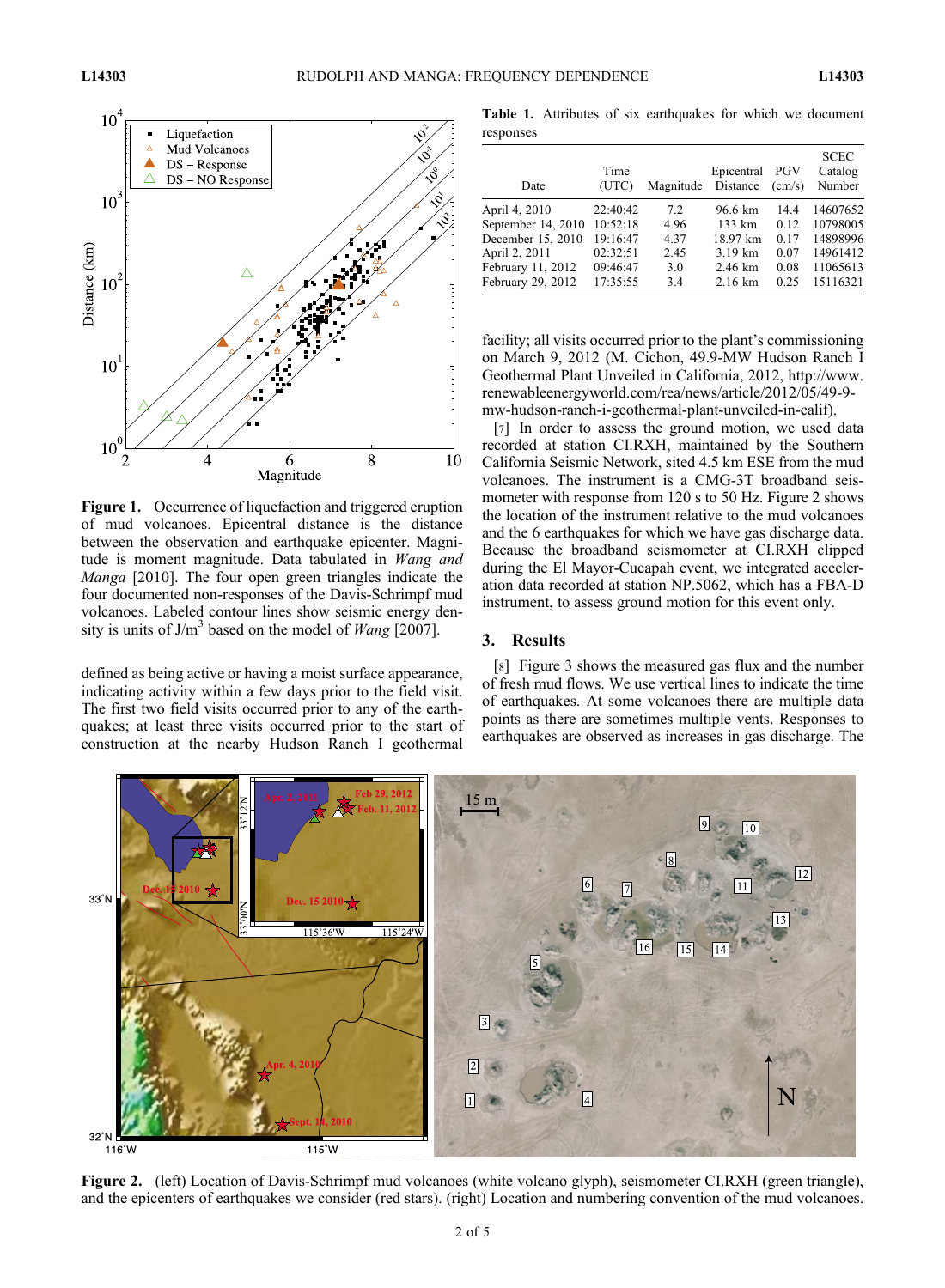

Figure 3. Number of (top) fresh mud flows observed and (bottom) gas discharge measured at mud volcanoes between March 2010 and March 2012. The legend associates symbols with individual mud volcanoes (locations shown in Figure 2). On a given day, there may be multiple data points at a given volcano if there are multiple active vents. Earthquakes that triggered a response are indicated by vertical solid lines and those that did not are indicated with vertical dashed lines. Dark circles indicate mean discharge on each date. The solid and dashed horizontal green lines indicate the mean and standard deviation of all data except those collected immediately following the April 4, 2010 and December 15, 2010 events. Vertical black dashed lines indicate start of construction and commissioning of the nearby Hudson Ranch I geothermal plant. Note that measurements were collected on two different dates prior to the 4 April, 2010 event.

mean discharge measured after the El Mayor-Cucapah and December 15, 2010 earthquakes was more than one standard deviation greater than the mean discharge computed from measurements collected on all other dates (Figure 3). There are no clear changes after the other four earthquakes. Temperature did not change following any of the earthquakes.

#### 4. Discussion

[9] Larger earthquakes produce longer period seismic waves and the duration of shaking is longer as well. Thus the observation in Figure 1 that small earthquakes with large seismic energy densities do not increase eruption rate implies that short period waves or short shaking durations are less effective at influencing eruptions than long period waves. This is confirmed by spectrograms (Figure 4) of velocity waveform data. The key feature of the spectrograms in Figure 4 is that the two events to which the mud volcanoes responded have more power at low frequency than the four events that produced no response. The duration and amplitude of shaking during the September 14, 2010 event are greater than expected based on empiricisms (Figure 1), highlighting the importance of event-specific information.

[10] The earthquakes that produced responses differ from those that did not in that they had greater power spectral density (PSD) at low frequencies  $(0-1.3 \text{ Hz})$ . Figure 5a shows that, in general, mean discharge increases with increasing (PSD) in the 0–1.3 Hz band. Low-frequency PSD was greater for those earthquakes that produced a response than those that did not by at least 3.5 dB/Hz,

corresponding to a difference in amplitude at these frequencies of  $\sim$ 1.5 (Figure 5b). There is no correspondence between PSD at higher frequencies and mud volcano response (Figure 5b). Figure 5c shows the duration of shaking at low frequency with PSD greater than 10% of the maximum value. The duration of low frequency shaking during the September 14, 2010 event, which did not produce a response, was  $\sim$ 3 times greater than the December 15, 2010 event that did produce a response. This argues for frequency, rather than duration, as the more important factor in determining whether a response occurs.

[11] Our conclusion that long period seismic waves have a greater influence on mud eruptions is consistent with that reached in Manga et al. [2009] from an analysis of the reported responses of the Niikappu mud volcanoes in Japan to earthquakes [Chigira and Tanaka, 1997]. The present study adds quantitative measurements about the nature of the responses and the triggering ground motions, which were not available at Niikappu.

[12] Some other geological and hydrological responses to earthquakes also appear to be more sensitive to long period waves: triggered earthquakes in a geothermal setting [Brodsky and Prejean, 2005], non-volcanic tremor [Guilhem] et al., 2010], and field observations of liquefaction [e.g., Wong and Wang, 2007; Holzer and Youd, 2007]. However, as concluded in a recent review, "the data supporting this conclusion are still extremely sparse" [Manga et al., 2012].

[13] Our primary objective in monitoring the Davis-Schrimpf mud volcanoes is to obtain observations that might provide insight into the mechanisms that trigger or modify eruptions. In this light we now assess which mechanisms



Figure 4. Spectrograms of East ground velocity for the 6 earthquakes listed in Table 1. Color scale represents power spectral density (dB/Hz). Spectrograms were calculated using a window length of 5.12 s, a Hamming mask, and window overlap of 384 samples.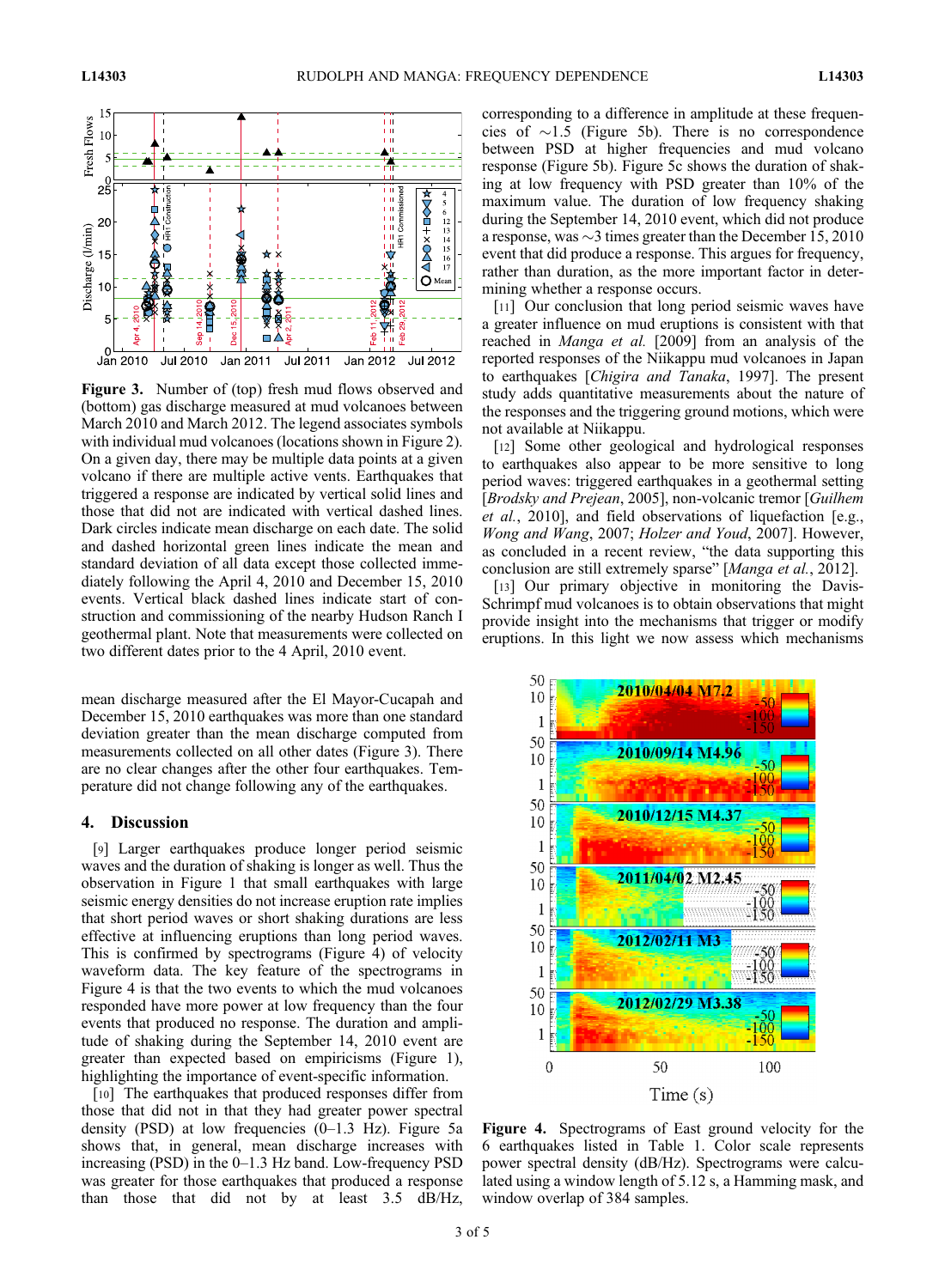

Figure 5. (a) Relationship between all mean discharge measurements and maximum PSD in the 0-1.3 Hz band. Size of symbols is proportional to earthquake magnitude. Filled symbols indicate earthquakes to which the mud volcanoes responded. Black circles indicate measurements that were not preceded by an earthquake. We used records from the two days preceding the measurement to compute PSD for these data. (b) Maximum PSD in the 0–1.3 Hz band (circles) and at 10 Hz (triangles). (c) Duration of shaking with power spectral density (PSD) in the  $0-1.3$  Hz band greater than  $10\%$ of the maximum recorded PSD, as a function of peak ground velocity (PGV).

are sensitive to the period of forcing. We consider only mechanisms that arise from time varying stress as these were 6 orders of magnitude larger than the static stress changes produced by the El Mayor-Cucapah earthquake [Rudolph and Manga, 2010]. We do not consider the possibility of subcritical crack growth because the system is already erupting and we document increases in eruption rate, not new eruptions. We also do not consider bubble pressurization as a mechanism because Ichihara and Brodsky [2006] have shown that it is not effective, and further, this mechanism is not frequency-dependent [Brodsky and Prejean, 2005].

[14] Dislodging particles and bubbles by fluid flow induced by time-varying stresses are mechanisms that depend on the frequency of deformation [e.g., Beresnev, 2006]. The pressure gradients created by inhomogeneous poroelastic properties will be proportional to strain amplitude. The time available to mobilize particles or bubbles by the flow induced by these pressure gradients will be proportional to the period of the seismic waves. Thus long period waves with a given amplitude should be more effective at mobilizing trapped bubbles and particles that may be limiting permeability and the otherwise free flow of fluids and gas. Laboratory experiments confirm that oscillatory flows mobilize particles [e.g., Beckham et al., 2010] and trapped droplets [e.g., Beresnev et al., 2011].

[15] Our observations do not provide new insight into the Lusi eruption in Indonesia. They are, however, consistent with previous compilations of observations that relate earthquake magnitude and distance over which triggered eruptions occur [Mellors et al., 2007; Manga et al., 2009; Bonini, 2009]. The magnitude-distance relationship shown in Figure 1 does not support an earthquake-trigger for the Lusi eruption.

#### 5. Conclusion

[16] The Davis-Shrimpf mud volcanoes, like other mud eruptions, appear to be more sensitive to long period waves than shorter period waves with similar amplitudes. Mobilization of particles or bubbles by oscillatory flows induced by seismic waves is consistent with this observation.

[17] Acknowledgments. Supported by NSF EAR0909701. We thank D. K. Lynch for introducing us to the field site. We thank Chi-Yuen Wang and the reviewers for their comments.

[18] The Editor thanks Zhigang Peng for assistance in evaluating this paper.

#### References

- Beckham, R., A. I. Abdel-Fattah, P. M. Roberts, S. Tarimala, and R. H. Ibrahim (2010), Mobilization of colloidal particles by low-frequency dynamic stress stimulation, Langmuir,  $2\overline{6}(1)$ , 19–27, doi:10.1021/ la900890n.
- Beresnev, I. A. (2006), Theory of vibratory mobilization of nonwetting fluids entrapped in pore constrictions, Geophysics, 71, N47.
- Beresnev, I. A., W. Gaul, and R. D. Vigil (2011), Direct pore-level observation of permeability increase in two-phase flow by shaking, Geophys. Res. Lett., 38, L20302, doi:10.1029/2011GL048840.
- Bonini, M. (2009), Mud volcano eruptions and earthquakes in the northern Apennines and Sicily, Italy, Tectonophysics, 474, 723–735, doi:10.1016/ j.tecto.2009.05.018.
- Brodsky, E. E., and S. G. Prejean (2005), New constraints on mechanisms of remotely triggered seismicity at Long Valley Caldera, J. Geophys. Res., 110, B04302, doi:10.1029/2004JB003211.
- Chigira, M., and K. Tanaka (1997), Structural features and the history of mud volcanoes in southern Hokkaido, Northern Japan, J. Geol. Soc. Japan., 103, 781–791, doi:10.5575/geosoc.103.781.
- Davies, R. J., R. E. Swarbrick, R. J. Evans, and M. Huuse (2007), Birth of a mud volcano: East Java, 29 May 2006, GSA Today, 17, 2.
- Davies, R. J., M. Brumm, M. Manga, R. Rubiandini, R. Swarbrick, and M. Tingay (2008), The East Java mud volcano (2006–present): An earthquake or drilling trigger?, Earth Planet. Sci. Lett., 272, 627-638, doi:10.1016/j.epsl.2008.05.029.
- Green, R. A., and J. K. Mitchell (2004), Energy-based evaluation and remediation of liquefiable soils, in Geotechnical Engineering for Transportation Projects, Volume 2, edited by M. Yegian and E. Kavazanjian, pp. 1961–1970, Geotech. Spec. Publ., vol. 126, Am. Soc. of Civ. Eng., Reston, Va.
- Guilhem, A., Z. Peng, and R. M. Nadeau (2010), High-frequency identification of non-volcanic tremor triggered by regional earthquakes, Geophys. Res. Lett., 37, L16309, doi:10.1029/2010GL044660.
- Holzer, T. L., and T. L. Youd (2007), Liquefaction, ground oscillation, and soil deformation at the Wildlife Array, California, Bull. Seismol. Soc. Am., 97, 961–976, doi:10.1785/0120060156.
- Ichihara, M., and E. E. Brodsky (2006), A limit on the effect of rectified diffusion in volcanic systems, Geophys. Res. Lett., 33, L02316, doi:10.1029/2005GL024753.
- Lynch, D. K., and K. W. Hudnut (2008), The Wister mud pot lineament: Southeastward extension or abandoned strand of the San Andreas Fault?, Bull. Seismol. Soc. Am., 98, 1720–1729, doi:10.1785/0120070252.